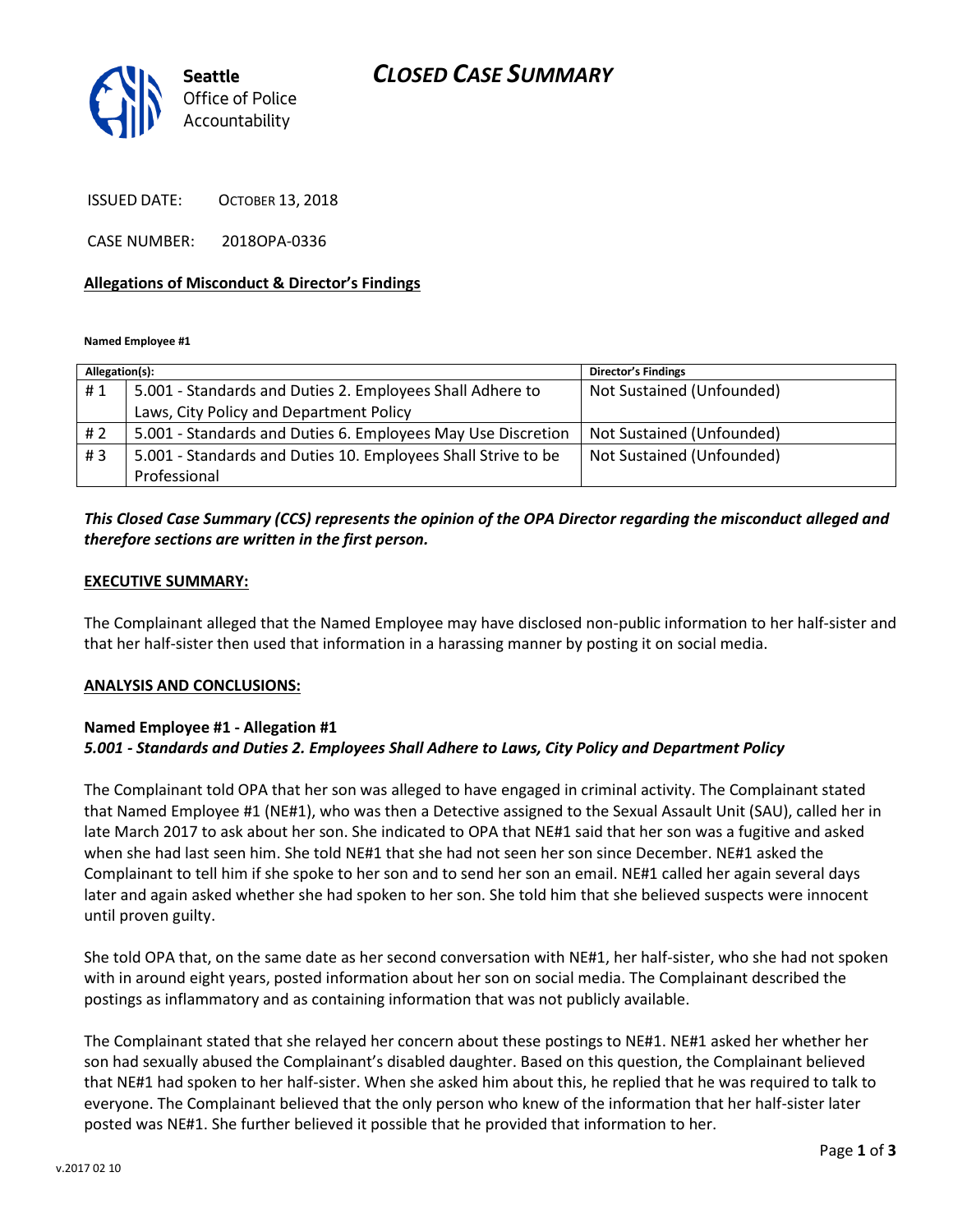

**Seattle** *Office of Police Accountability*

# *CLOSE CASE SUMMARY*

OPA CASE NUMBER: 2018OPA-0336

The Complainant stated that she called NE#1 and asked him whether he disclosed this non-public information to her half-sister. NE#1 denied doing so and told the Complainant that it would be illegal for him to have provided that information. The Complainant did not believe NE#1 and, accordingly, initiated this complaint.

As part of its investigation, OPA interviewed NE#1. NE#1 told OPA that another Detective was also assigned to the case and that he had "very little to do" with the investigation. NE#1 recalled assisting the other Detective with executing a search warrant on the suspect's home. He also recalled speaking with the Complainant two or three times. He remembered that the Complainant refused to believe that her son had committed any crimes, even after NE#1 told her that his computer had been forensically searched and evidence of criminality had been located. He did not remember the exact substance of their conversations, but stated that he could have asked her where her son was and may have told her to ask her son to turn himself in. NE#1 did not recall whether he spoke with the Complainant's half-sister. He denied that he would have disclosed protected information to the half-sister and stated that he would have had no reason to do so. NE#1 told OPA that he recalled learning that the half-sister really wanted the subject to be located. NE#1 indicated that multiple detectives and law enforcement personnel from SPD and other agencies were also looking for the son and could also have had and disclosed the information that the Complainant contended was non-public.

The Complainant did not provide contact information for her half-sister. She told OPA that her half-sister moves around and does not have a permanent address. As such, OPA was unable to locate and interview the half-sister as part of this investigation.

SPD Policy 5.001-POL-2 requires that employees adhere to laws, City policy, and Department policy.

When evaluating allegations, OPA is required to apply a preponderance of the evidence standard. This means that there must be evidence in the record proving that it is more likely than not that the claimed misconduct occurred. Here, when looking at the totality of the record, the evidence is simply insufficient to meet this burden.

While the Complainant alleged that NE#1 knew of protected information that he disclosed to her half-sister, this is predominantly conjecture. She has no evidence of any conversation or collusion between NE#1 and the half-sister. Moreover, there is no indication that the half-sister ever disclosed to the Complainant that she learned the nonpublic information from NE#1. Indeed, as NE#1 indicated, there were multiple individuals from a number of law enforcement agencies that likely knew this same information and who could have disclosed it to the half-sister. NE#1 denied that he disclosed this information and, as he pointed out, I do not see any motive for him to have done so. As the evidentiary burden has not been met to prove that NE#1 violated the law, I recommend that this allegation be Not Sustained – Unfounded.

Recommended Finding: **Not Sustained (Unfounded)**

### **Named Employee #1 - Allegation #2** *5.001 - Standards and Duties 6. Employees May Use Discretion*

As indicated in SPD Policy 5.001-POL-5, "[e]mployees are authorized and expected to use discretion in a reasonable manner consistent with the mission of the department and duties of their office and assignment." This policy further